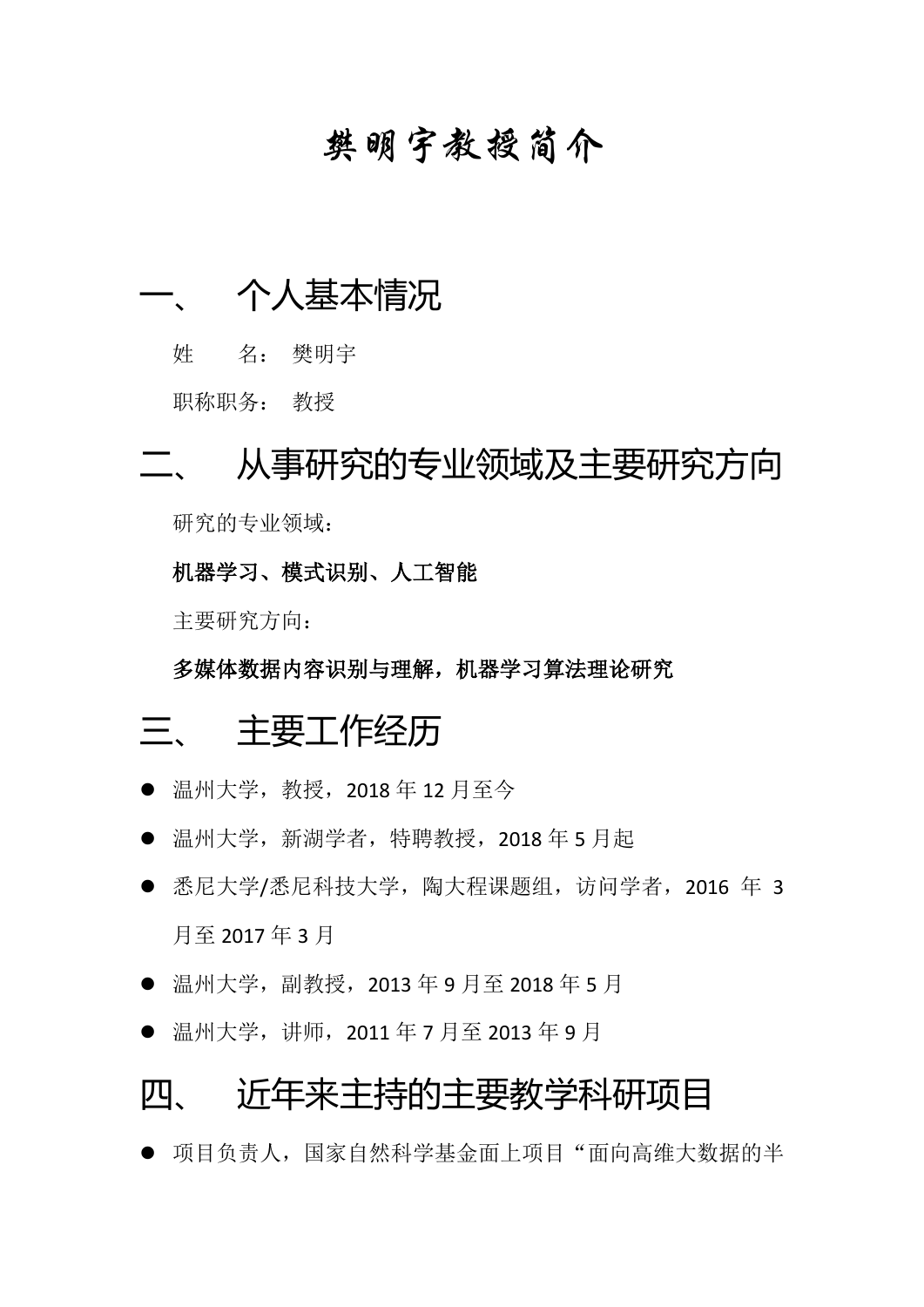监督学习关键问题研究",批准号:61772373,2018 年 01 月-2021 年 12 月,经费总额 61 万元

- 项目负责人, 国家自然科学基金青年项目"基于流形理论和稀疏 表示的低质量图像人脸识别算法研究",批准号:61203241,2013 年 01 月-2015 年 12 月,经费总额 25 万元
- 项目负责人, 浙江省自然科学基金青年项目"高维数据的关键特 征选择问题研究",批准号:LQ12F03004,2012 年 01 月-2013 年 12 月,经费总额 5 万元
- 项目负责人, 浙江省自然科学基金一般项目"基于结构化方法的 深度特征学习研究",批准号: LY15F030011, 2015 年 01 月-2017 年 12 月,经费总额 8 万元
- ▶ 主要项目成员(2/5),国家自然科学基金面上项目"基于区域选举 稳定性理论的人工智能方法研究",批准号: 61473212, 2015 年 01 月-2018 年 12 月,经费总额 67 万元
- · 主要项目成员(3/5), 国家自然科学基金面上项目"基于多特征联 合稀疏表示和低秩张量恢复的视觉跟踪研究",批准号:61472285, 2015 年 01 月-2018 年 12 月,经费总额 76 万元

# 五、 近年完成的主要教学科研成果目录 (含论文、课题、科研获奖、教学成果)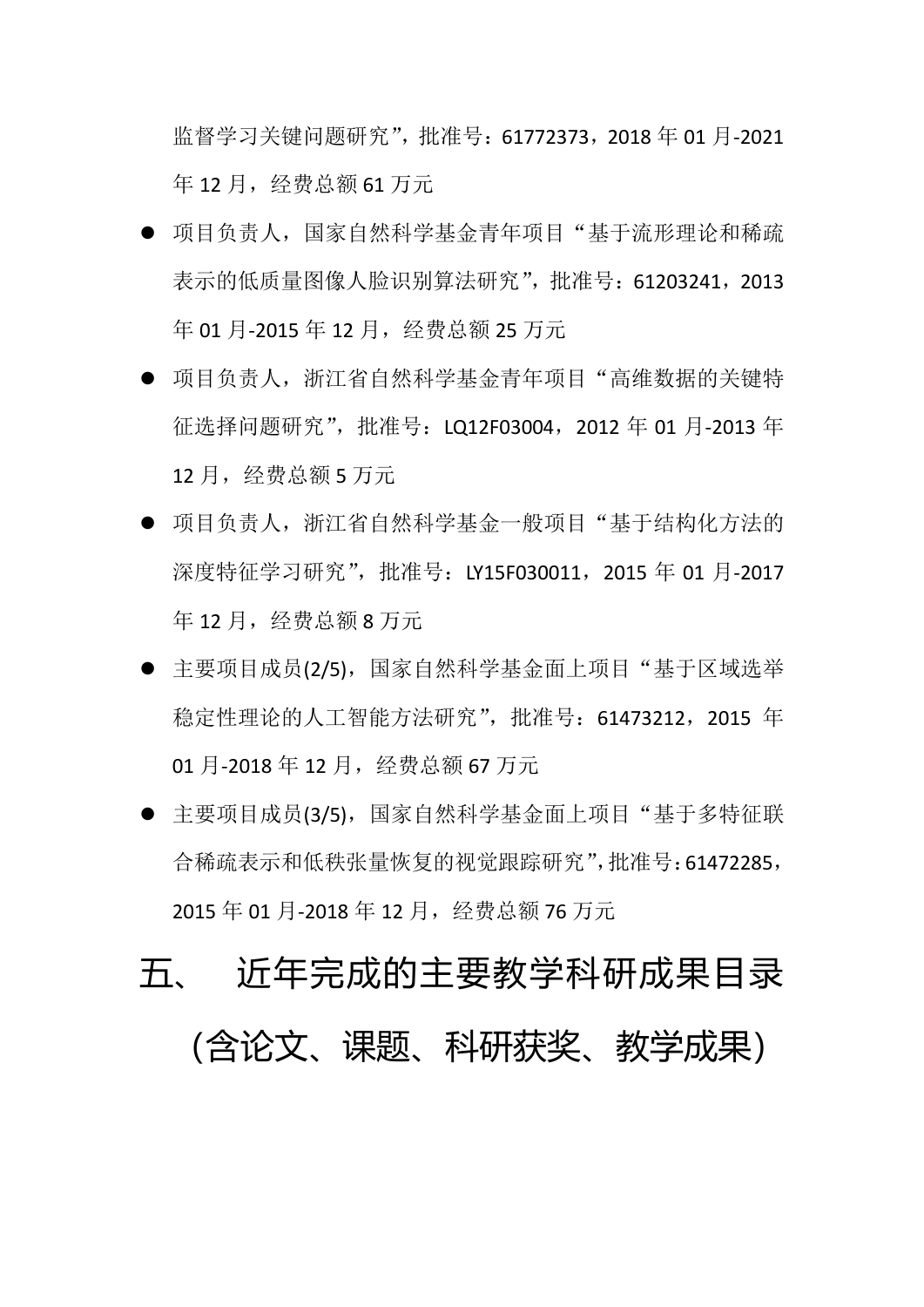- 1. Mingyu Fan, Hong Qiao and Bo Zhang, Intrinsic dimension estimation of manifolds by incising balls, Pattern Recognition, 42 (2009), 780-787.
- 2. Mingyu Fan, Nannan Gu, Hong Qiao, Bo Zhang, Sparse Regularization for semi-supervised classification, Pattern Recognition, 44 (8) (2011) 1777-1784.
- 3. Nannan Gu, Mingyu Fan, Hong Qiao, Bo Zhang, Discriminative Sparsity Preserving Projections for Semi-Supervised Dimensionality Reduction. IEEE Signal Process. Lett. 19(7): 391-394 (2012).
- 4. Xiangsheng Huang, Zhen Lei, Mingyu Fan, Xiao Wang, Stan Z. Li, Regularized Discriminative Spectral Regression Method for Heterogeneous Face Matching. IEEE Transactions on Image Processing 22 (1) (2013) 353-362.
- 5. Mingyu Fan, Xiaoqin Zhang, Shengyong Chen, Hujun Bao, Steve J. Maybank, Dimension estimation of image manifolds by minimal cover approximation, Neurocomputing (105) (2013) 19-29.
- 6. Mingyu Fan, Xiaoqin Zhang, Zhouchen Lin, Zhongfei Zhang, Hujun Bao, A Regularized Approach for Geodesic Based Semi-Supervised Multi-Manifold Learning, IEEE Transactions on Image Processing, 23 (5) (2014) 2133-2147.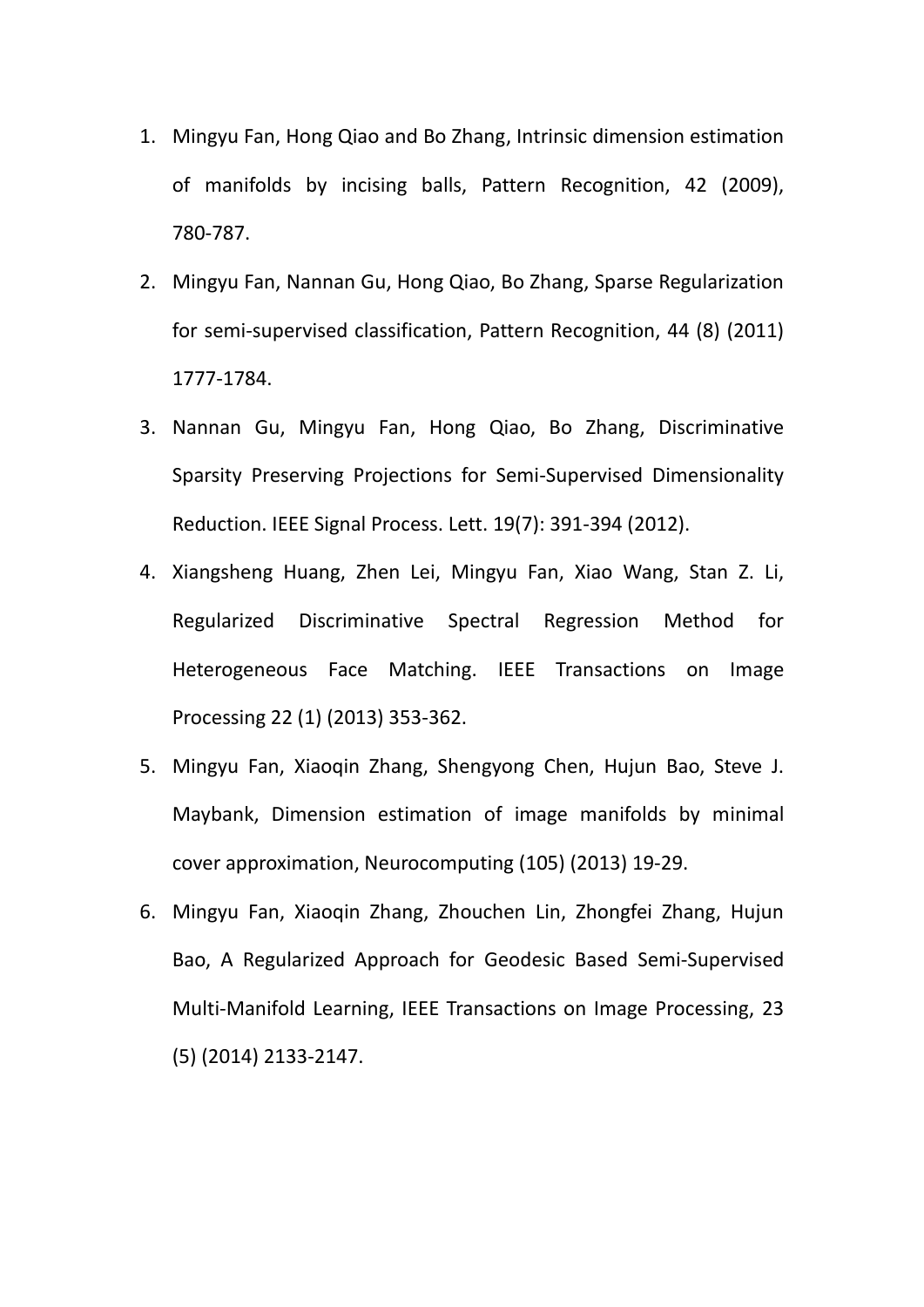- 7. Mingyu Fan, Nannan Gu, Hong Qiao, Bo Zhang, Dimensionality Reduction: An Interpretation From Manifold Regularization Perspective, Information Sciences, 277 (2014) 694-714.
- 8. Nannan Gu, Di Wang, Mingyu Fan, Deyu Meng, A kernel-based sparsity preserving method for semi-supervised classification, Neurocomputing, 139 (2014) 345-365.
- 9. Nannan Gu, Mingyu Fan, Liang Du, Dongchun Ren, Efficient Sequential Feature Selection Based on Adaptive Eigenspace Model, Neurocomputing, 161 (2015) 199 - 209.
- 10. Di Wang, Xiaoqin Zhang, Mingyu Fan, Xiuzi Ye, An Efficient Semi-Supervised Classifier Based on Block-Polynomial Mapping, IEEE Signal Process. Lett. 22(10): 1776-1780 (2015).
- 11. Mingyu Fan, Xiaoqin Zhang, Hong Qiao, Bo Zhang, Efficient Isometric Multi-Manifold Learning Based on the Self-Organizing Method, Information Sciences 345: 325-339 (2016).
- 12. Di Wang, Xiaoqin Zhang, Mingyu Fan, Xiuzi Ye: Hierarchical mixing linear support vector machines for nonlinear classification. Pattern Recognition 59: 255-267 (2016)
- 13. Nannan Gu, Mingyu Fan, Deyu Meng, Robust Semi-Supervised Classification for Noisy Labels Based on Self-Paced Learning, IEEE Signal Process. Lett. 23(12): 1806-1810 (2016).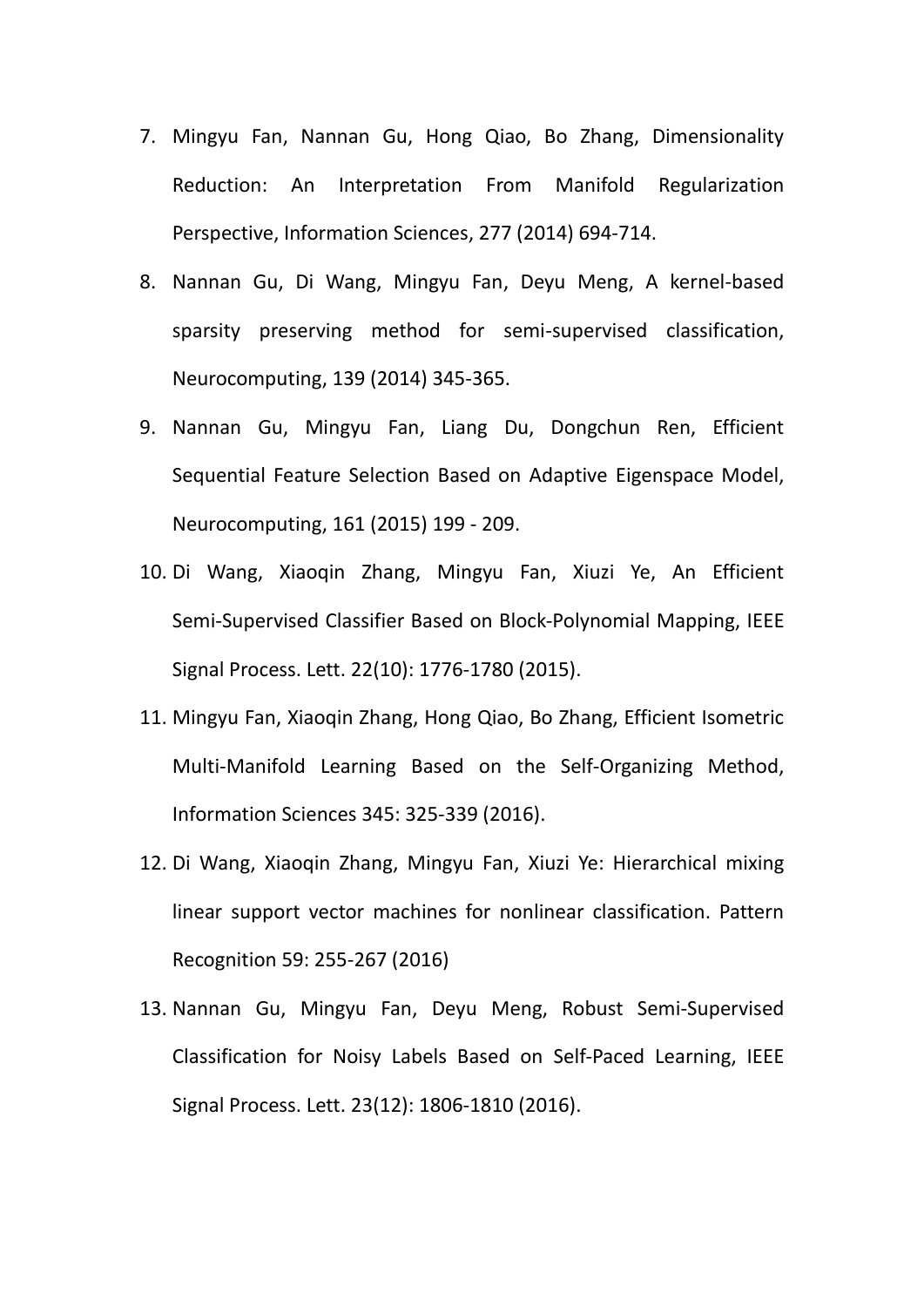- 14. Mingyu Fan, Xiaoqin Zhang, Liang Du, Liang Chen, Dacheng Tao: Semi-Supervised Learning Through Label Propagation on Geodesics. IEEE Trans. Cybernetics 48(5): 1486-1499 (2018)
- 15. Nannan Gu, Pengying Fan, Mingyu Fan, Di Wang: Structure regularized self-paced learning for robust semi-supervised pattern classification. Neural Computing and Applications (2018) [https://doi.org/10.1007/s00521-018-3478-1.](https://doi.org/10.1007/s00521-018-3478-1)
- 16. Mingyu Fan, Xiaoqin Zhang, Zhouchen Lin, Zhongfei Zhang, Hujun Bao, Geodesic Based Semi-supervised Multi-manifold Feature Extraction. ICDM 2012: 852-857.
- 17. Mingyu Fan, Hong Qiao, Bo Zhang, Xiaoqin Zhang, Isometric Multi-manifold Learning for Feature Extraction. ICDM 2012: 241-250.
- 18. Di Wang, Xiaoqin Zhang, Tang Tang and Mingyu Fan, Hierarchical Mixing Linear SVMs based on Rademacher Complexity. SDM 2014 Workshop on Exploratory Data Analysis.
- 19. Peng Zhou, Liang Du, Mingyu Fan, and Yi-Dong Shen, An LLE based Heterogeneous Metric Learning for Cross-media Retrieval. SDM 2015.
- 20. Liang Du, Peng Zhou, Lei Shi, Hanmo Wang, Mingyu Fan, Wenjian Wang, Yi-Dong Shen, Robust Multiple Kernel K-means Using L21-Norm. IJCAI 2015: 3476-3482.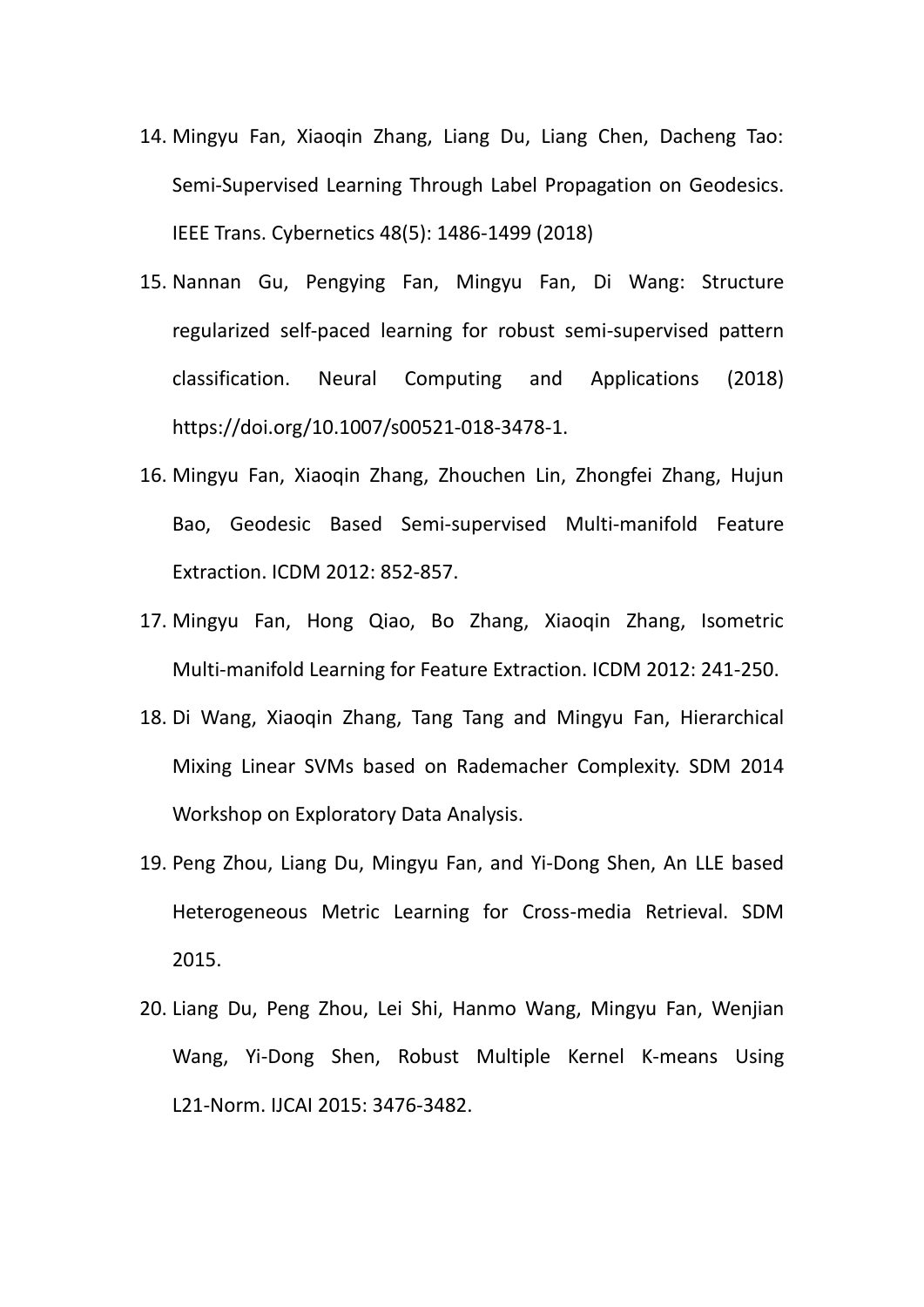- 21. Xiaoqin Zhang, Wei Li, Mingyu Fan, Di Wang, Xiuzi Ye, Multi-Modality Tracker Aggregation: from Generative to Discriminative. IJCAI 2015.
- 22. Di Wang, Xiaoqin Zhang, Mingyu Fan, Xiuzi Ye, An Efficient Classifier Based on Hierarchical Mixing Linear Support Vector Machines. IJCAI 2015.
- 23. Di Wang, Xiaoqin Zhang, Mingyu Fan, Xiuzi Ye, Semi-Supervised Dictionary Learning via Structural Sparse Preserving. AAAI 2016: 2137-2144.
- 24. Mingyu Fan, Xiaojun Chang, Dacheng Tao, Structure Regularized Unsupervised Discriminant Feature Analysis, AAAI 2017: 1870-1876.
- 25. Mingyu Fan, Xiaojun Chang, Xiaoqin Zhang, Di Wang, Liang Du, Top-k Supervise Feature Selection via ADMM for Integer Programming, IJCAI 2017: 1646-1653.
- 26. Lei Zhang, Di Wang, Xiaoqin Zhang, Nannan Gu, Mingyu Fan, Simultaneous Learning of Affinity Matrix and Laplacian Regularized Least Squares for Semi-Supervised Classification, ICIP 2018.
- 27. 古楠楠,樊明宇,王迪,贾立好,杜亮,基于仿射子空间稀疏表 示的半监督分类, 《中国科学 F 辑: 信息科学》, 54 卷, 第 8 期, 07-12 2015.

# 六、研究生培养情况

已培养研究生 2 名,目前指导在读研究生 3 名。